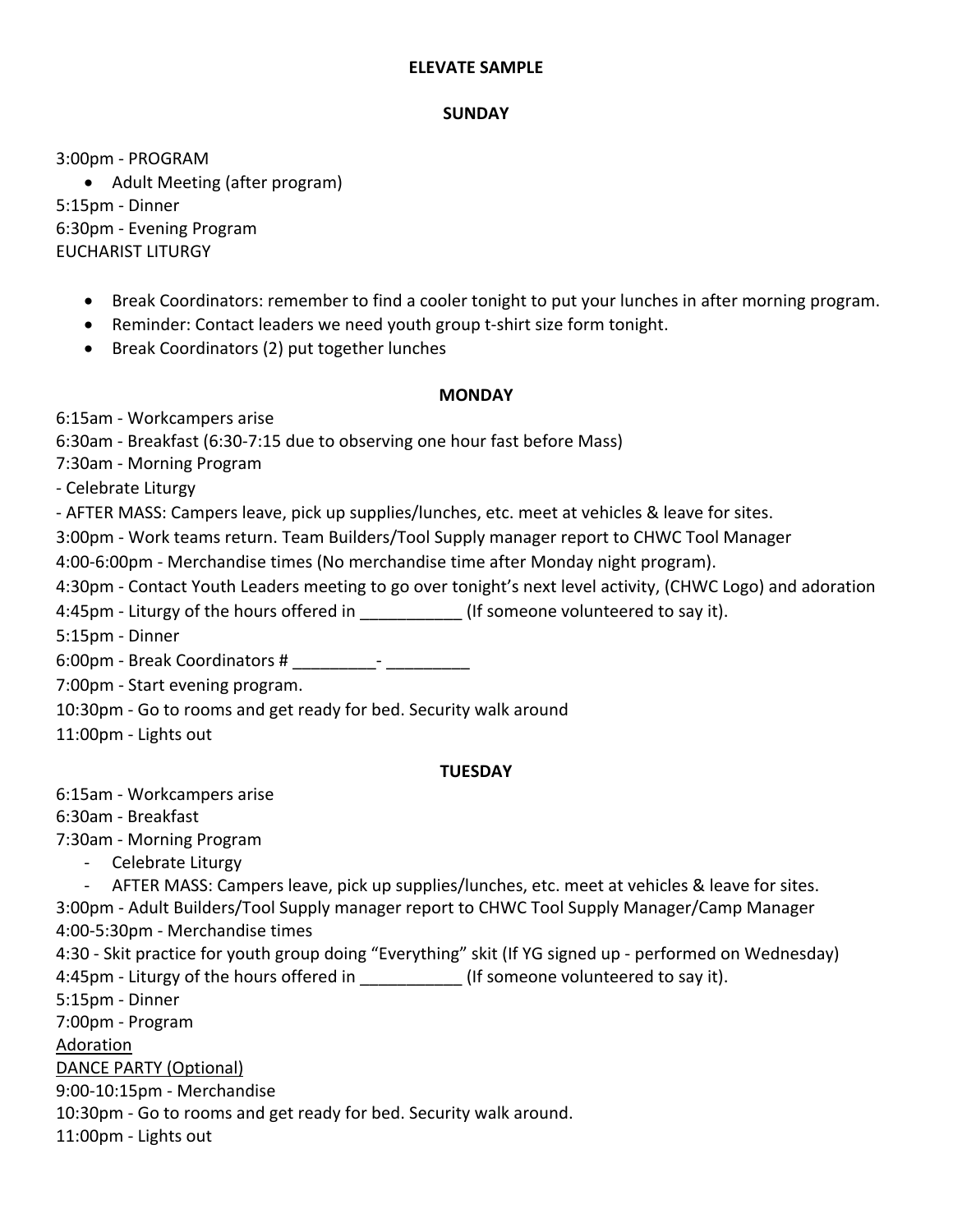#### **WEDNESDAY**

6:15am - Workcampers arise wake up campers

6:30-7:15am - Breakfast

7:30am - Morning Program

- Celebrate Liturgy

- AFTER MASS: Campers leave, pick up supplies/lunches, etc. meet at vehicles & leave for sites.

3:00pm - Adult Builders/Tool Supply manager report to CHWC Tool Supply Manager/Camp Manager 4:00pm - Four Corners Adult Meeting

4:45pm - Liturgy of the hours offered in \_\_\_\_\_\_\_\_\_\_\_\_\_ (If someone volunteered to say it).

4:00-6:00pm - Merchandise

5:00pm - Dinner

6:00pm - Break Coordinators # \_\_\_\_\_\_\_\_- \_\_\_\_\_\_\_\_ prepare lunches

6:30pm - Program

Four corners

8:30(ish)pm: Dismiss campers from 4 Corners

- Youth groups meet: Hand Out Cross Necklaces

10:30pm - Go to rooms and get ready for bed. Security walk around.

11:00pm - Lights out

## **THURSDAY**

6:15am - Workcampers arise

6:30am - Breakfast

7:30am - Morning Program

- Celebrate Liturgy

- AFTER MASS: Campers leave, pick up supplies/lunches, etc. meet at vehicles & leave for sites. 3:00pm - Adult Builders/Tool Supply manager report to CHWC Tool Supply Manager/Camp Manager 4:30-6:30pm - Merchandise (and after program 9:30 – 10:30)

4:45pm - Liturgy of the hours offered in  $\qquad \qquad$  (If someone volunteered to say it).

6:00pm - Contact leader meeting Explain Next Level Activity

6:00pm - Dinner

7:00pm - Program

- Light show

9:30-10:30pm - Merchandise

11:00pm - Go to rooms and get ready for bed. Security walk around.

11:30pm - Lights out

## **FRIDAY**

7:00am - Workcampers arise 7:30am - Breakfast 8:00am - Morning program Summary Video and Liturgy